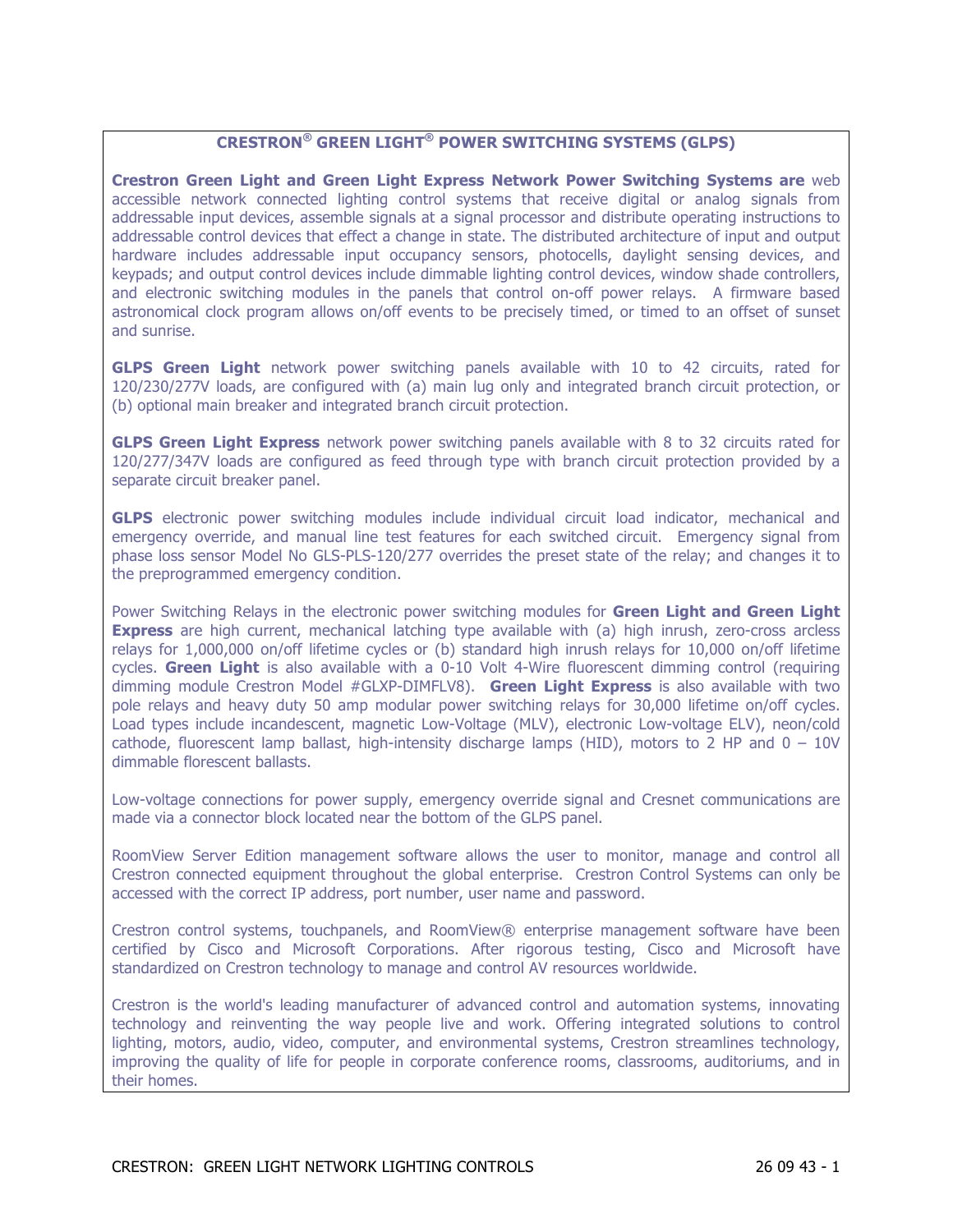Contact Crestron Electronics, Inc., Rockleigh, NJ 07647, Phone (800)237-2041, Fax: (201)767-1903, www.crestron.com, email: info@crestron.com.

Crestron**®**, Green Light**®**, and RoomView**®** are registered trademarks of Crestron Electronics, Inc.

iLux™ and e-Control™ are trademarks of Crestron Electronics, Inc.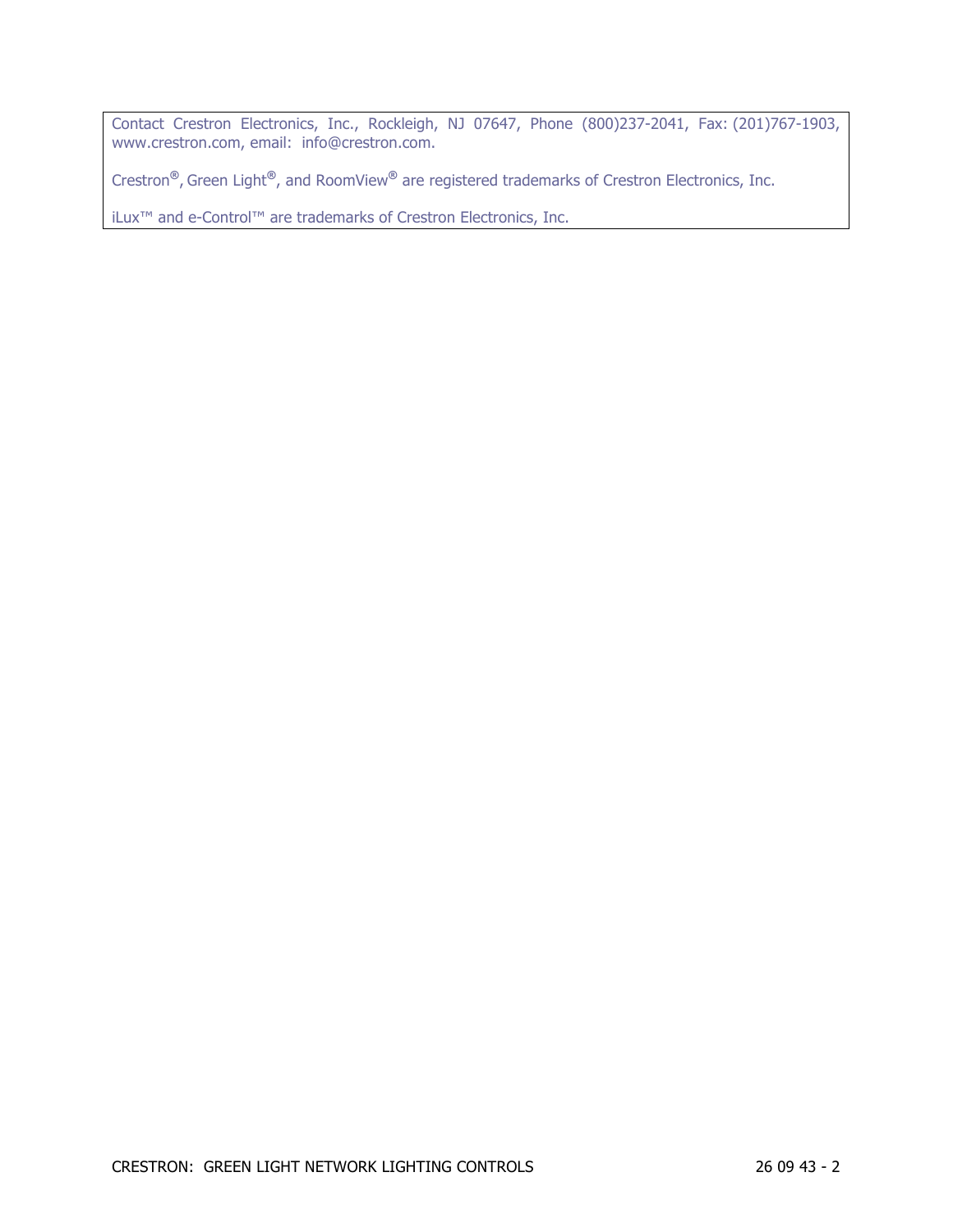# **SECTION 26 09 43 NETWORK LIGHTING CONTROLS**

PART 1 - GENERAL

### 1.1 SUMMARY

- A. Section Includes:
	- 1. Network integrated power switching systems.

## B. Related Information:

Specifier: Related Information paragraph is optional. If retaining, edit and coordinate list of sections below to correspond to Project requirements.

- 1. Division 12 Section "Window Treatments" for window treatments controlled by network dimming control system.
- 2. Division 25 Section "Integrated Automation Control of Electrical Systems" for software and integration hardware for network lighting controls.
- 3. Division 26 Section "Common Work Results For Electrical".
- 4. Division 26 Section "Wiring Devices".
- 5. Division 26 Section "Lighting Control Devices" for occupancy sensors, photoelectric sensors.
- 6. Division 26 Section "Interior Lighting" for light fixtures controlled by network lighting control systems.
- 7. Division 27 Section "Communications Horizontal Cabling" for communications cabling requirements for network power switching systems.
- 8. Division 27 Section "Audio-Visual Communications" for communications and network cabling requirements for lighting systems and over all control systems communications.

### 1.2 REFERENCES

Specifier: References Article is optional. If retaining, edit and coordinate list of sections below to correspond to Project requirements.

- A. California Energy Commission (CEC):
	- 1. CEC CCR Title 24, Part 6: California Energy Efficiency Standards for Residential and Nonresidential Buildings, California's Appliance Efficiency Program: Listed lighting control devices.
- B. National Fire Protection Association (NFPA):
	- 1. NFPA 70 National Electrical Code.
- C. Underwriters Laboratories (UL)
	- 1. UL 508 Industrial Control Equipment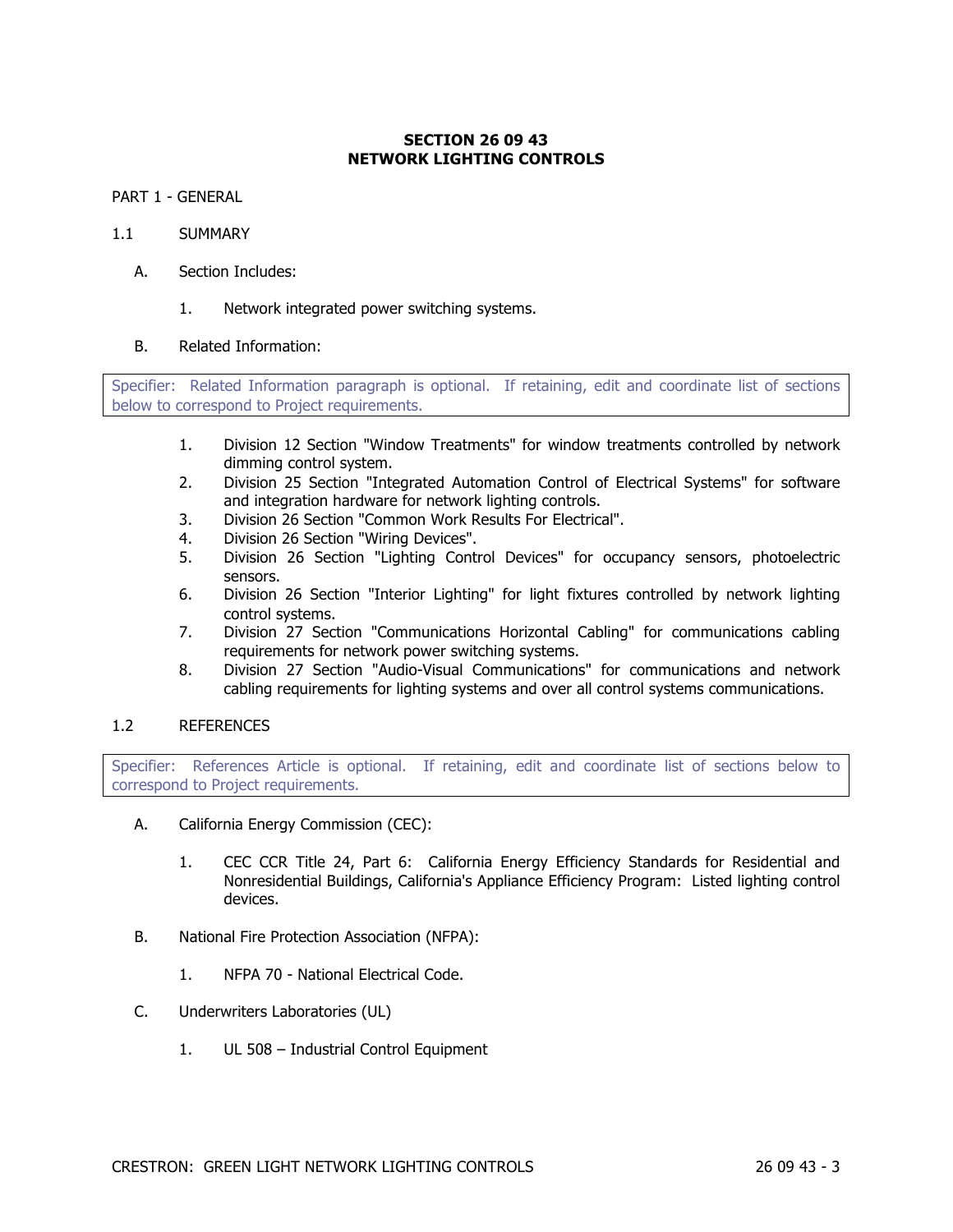### 1.3 ABBREVIATIONS

- A. BAS: Building Automation System.
- B. AV: Audio Visual.

# 1.4 SYSTEM DESCRIPTION

Specifier: Edit description below to correspond to Project requirements.

- A. Web Accessible, network connected, lighting control system utilizing preset control software, central signal microprocessor, lighting control panel including integrated branch circuit protection, and solid-state power switching modules and relays.
- B. System Components: System includes the following addressable components:
	- 1. Keypad controls.
	- 2. Touch panel controls.
	- 3. Window treatment controls.
	- 4. Remote occupancy sensors.
	- 5. Room-combining partition sensor.
	- 6. Lighting load shedding.
	- 7. Timed room lighting.
	- 8. Daylight compensating lighting controls.
	- 9. Interface to facility-wide room management.
	- 10. Interface to building automation system interface.
- C. System Communication:
	- 1. Native communication with building wide Audio Visual Systems.
- D. Unified System Integration Controller supports native communication protocol utilized by the AV control system.
	- 1. Communication protocol adaptors or translation interfaces between AV control system and lighting control system will not be accepted.

### 1.5 ACTION SUBMITTALS

Specifier: Action submittals require responsive action by A/E or Owner.

- A. Product Data: For each type of product required for complete network lighting control system, demonstrating compliance with requirements.
- B. Shop Drawings: Indicated the following:
	- 1. Schematic diagram showing complete network lighting control system and accessories.
	- 2. Circuits and emergency circuits with capacity and phase, control zones, load type and voltage per circuit.

# 1.6 INFORMATIONAL SUBMITTALS

Specifier: Informational submittals require review, but not response, by A/E or Owner.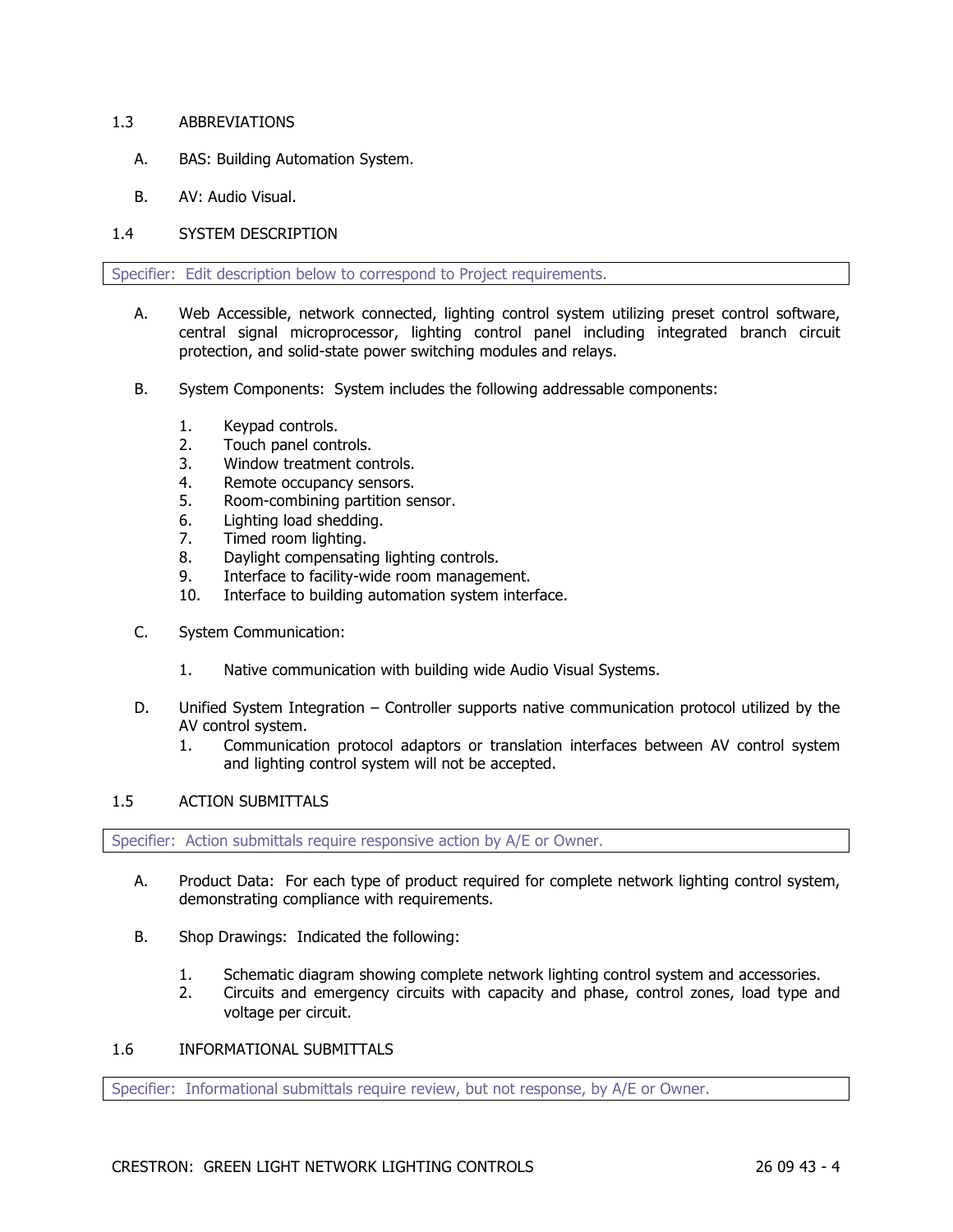- A. Buy American Act certificate.
- B. CEC CCR Title 24 appliance efficiency listing certification.
- C. Sample of manufacturer's warranty.
- D. Load Measurement Report: Submit field test report of completed installation.
- 1.7 CLOSEOUT SUBMITTALS
	- A. Operating and maintenance instructions.
- 1.8 QUALITY ASSURANCE
	- A. Manufacturer Qualification: Manufacturer of network lighting controls with minimum **[**five**]** years record of satisfactory manufacturing and support of components comparable to basis of design system.
	- B. Source Requirements: Provide Network Lighting Controls through a single source from a single manufacturer.

Specifier: Retain paragraph below if Owner allows substitutions but requires strict control over qualifying of substitutions.

- C. Manufacturer Qualifications: Approved manufacturer of network lighting controls listed in this Section with minimum **[**five**]** years record of satisfactory manufacturing and support of components comparable to basis of design system.
	- 1. Approval of Comparable Products: Submit the following in accordance with project substitution requirements, within time allowed for substitution review:
		- a. Product data, including certified independent test data indicating compliance with requirements.
		- b. Samples of each component.
		- c. Sample submittal from similar project.
		- d. Project references: Minimum of 5 installations not less than 5 years old, with Owner and Architect contact information.
		- e. Sample warranty.
	- 2. Substitutions following award of contract are not allowed except as stipulated in Division 01 General Requirements.
	- 3. Approved manufacturers must comply separate requirements of Submittals Article.
- D. Electrical Components, Devices, and Accessories: UL listed and labeled per NFPA 70.

Specifier: Retain paragraphs below when Project requirements include compliance with Federal Buy American provisions. Crestron components comply with requirement.

E. Buy American Act Certification: Submit documentation certifying that products comply with provisions of the Buy American Act 41 U.S.C 10a – 10d.

Specifier: Retain paragraph below when Project requirements include compliance with California title 24 provisions. Crestron Green Light components comply with requirement.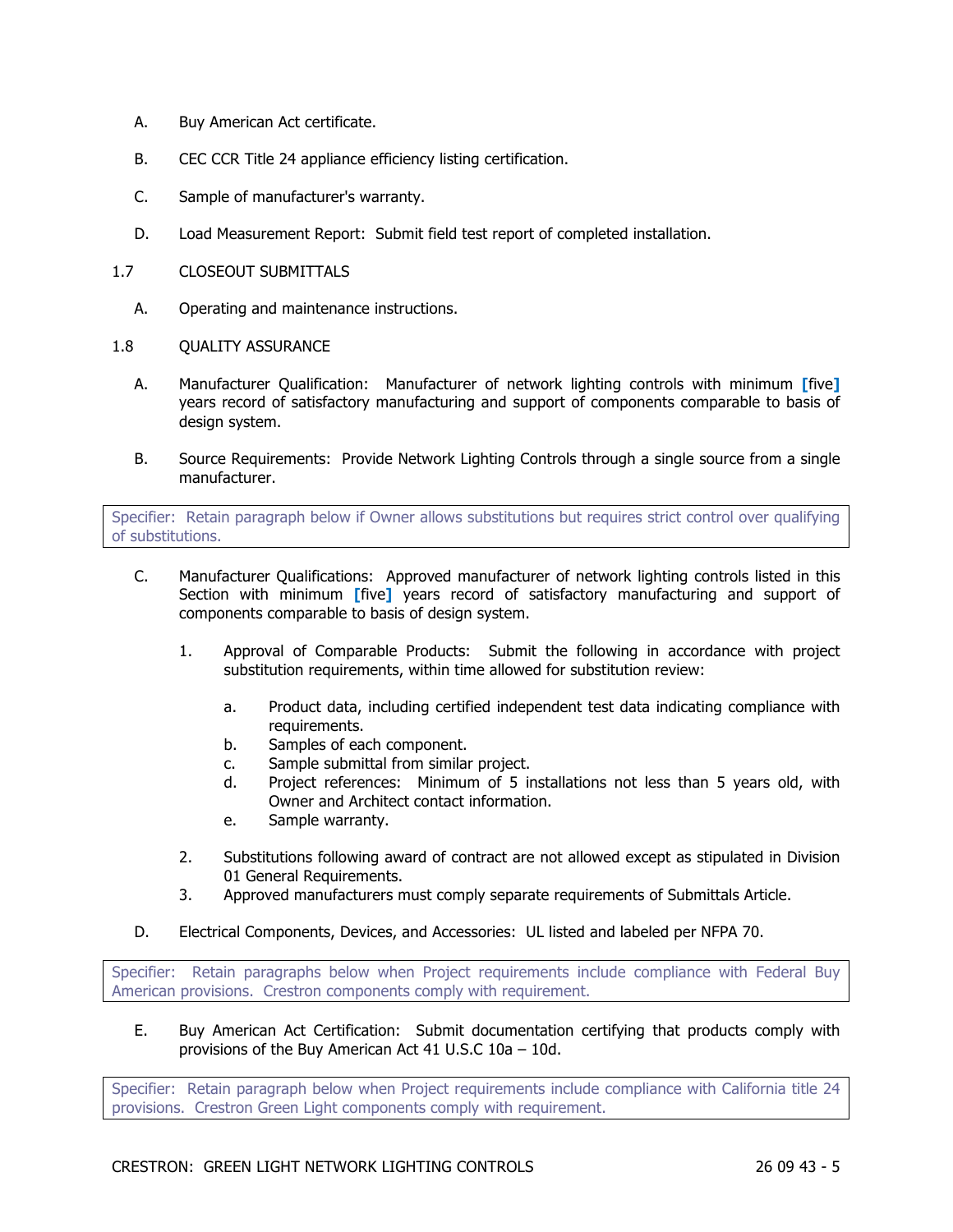F. California Appliance Efficiency Listing: Provide products that comply with provisions of CEC CCR Title 24, Part 6.

### 1.9 COORDINATION

Specifer: Edit list below to reference sections controlled by modular dimming controls for Project. Crestron Green Light system is able to integrate with Crestron's Cresnet building-wide automation network, BAS, building security systems, and a variety of equipment and devices.

- A. Coordinate integrated lighting and dimming controls with systems and components specified in the following sections:
	- 1. Division 11 Section "Audio-Visual Equipment".
	- 2. Division 12 Section "Window Treatments".
	- 3. Division 23 Section "Instrumentation and Control for HVAC".
	- 4. Division 25 Section "Integrated Automation Control of Electrical Systems".
	- 5. Division 26 Section "Panelboards".
	- 6. Division 26 Section "Wiring Devices".
	- 7. Division 26 Section "Lighting Devices".
	- 8. Division 26 Section "Interior Lighting".
	- 9. Division 27 Section "Communications Horizontal Cabling".
	- 10. Division 28 Section "Electronic Access Control and Intrusion Detection".

### 1.10 PROJECT CONDITIONS

- A. Environmental Conditions Range:
	- 1. Temperature: 32 104 deg F (0 40 deg C).
	- 2. Relative Humidity:  $10 90$  percent, noncondensing.
- 1.11 WARRANTY
	- A. Special Warranty: Manufacturer's standard form in which manufacturer agrees to repair or replace components of modular dimming controls system the fail in materials or workmanship within the specified warranty period following substantial completion.
		- 1. Warranty Period: Touch screen display and overlay components: 90 days.
		- 2. Warranty Period: Disc drives and other moving parts, pan/tilt heads, and power supplies: 1 year.
		- 3. Warranty Period: Other components, 3 years.
	- B. Manufacturer's Extended Support Service: Extended telephone support: Unlimited period.
- PART 2 PRODUCTS
- 2.1 MANUFACTURERS
	- A. Basis-of-Design Manufacturer: Subject to compliance with requirements, provide products of **Crestron Electronics, Inc., Rockleigh, NJ 07647**, Phone (800)237-2041, Fax: (201)767-1903, www.crestron.com **[**or comparable products from a single manufacturer approved by Architect prior to bidding**]**, with the following components and characteristics.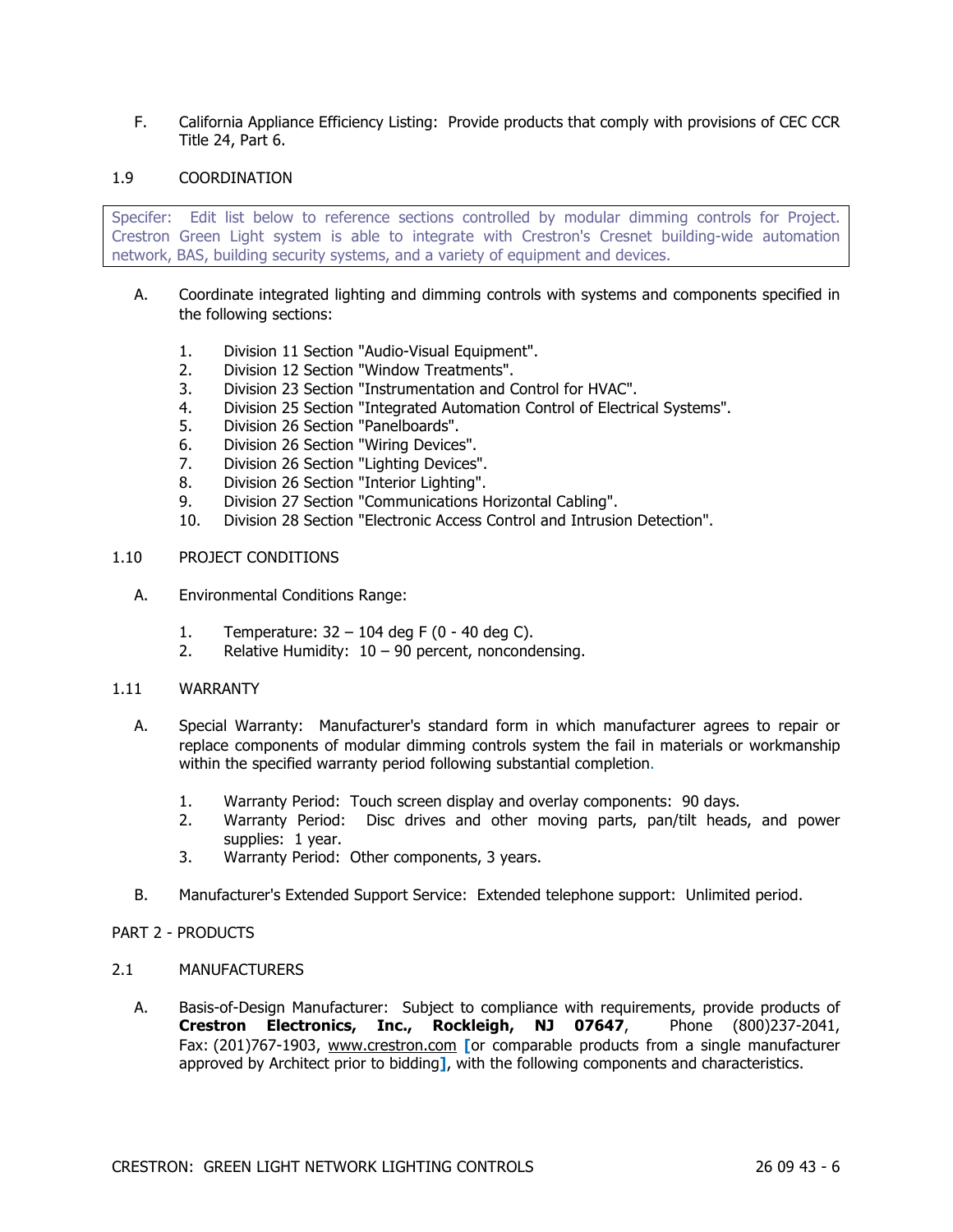## 2.2 SYSTEM CHARACTERISTICS

- A. Web-accessible, network-connected programmable lighting control system that receives digital or analog signals from addressable input devices, assembles signals at central signal processor, and distributes operating signals to addressable control devices that effect a change in state.
	- 1. Electronic power switching modules and relays process signals and effect circuit on-off switching, emergency switching, and  $0 - 10V$  fluorescent dimming where indicated. Emergency switching overrides preset state and puts each circuit to the programmed emergency condition. Buttons on the module provide manual disconnect and manual circuit testing.

# 2.3 NETWORK LIGHTING CONTROL PANELS

Specifier: Crestron Green Light Network lighting control panels are expandable from 8 to 56 circuits and are available with lug only mains and branch circuit protection, main disconnect and branch circuit protection, or feed-through type requiring separate branch circuit protection.

A. Control Panels, General: Comply with NEMA PB 1 and UL 50 (CAN/CSA C22.2, No. 94), UL 67 (CSA C22.2, No. 29), UL 489 (CAN/CSA C22.2, No. 65), and UL 916 (CSA C22.2, No. 205).

Specifier: Retain panel types required for project.

- B. Circuit Protected Network Lighting Control Panels: Arc-less high inrush.
	- 1. Basis of Design Product: **Crestron, Green Light Power Switching Network Lighting Control panel Model GLPS-HSW**.
	- 2. Main Circuit: **[**Main circuit breaker as indicated**] [**Main Lugs Only**] [**60 amp main circuit breaker**] [**80 amp main circuit breaker**] [**100 amp main circuit breaker**] [**125 amp main circuit breaker**]**.
	- 3. Branch Circuit Protection: **[**120/208**] [**277/480**]** 20 amp thermal magnetic type.
	- 4. Switching Relay Types: Arc-less high inrush, lifetime rated minimum 1,000,000 on/off cycles, with air gap off protection.
	- 5. Cabinet Capacity: **[**12 circuits**] [**30 circuits**] [**42 circuits**] [**As required for circuits indicated.
- C. Line Protected Network Lighting Control Panels: Standard high inrush.
	- 1. Basis of Design Product: **Crestron, Green Light Power Switching Network Lighting Control panel Model No. GLPS-SW**.
	- 2. Main Circuit: **[**Main circuit breaker as indicated**] [**Main Lugs Only**] [**60 amp main circuit breaker**] [**80 amp main circuit breaker**] [**100 amp main circuit breaker**] [**125 amp main circuit breaker**]**.
	- 3. Branch Circuit Protection: **[**120/208**] [**277/480**]** 20 amp thermal magnetic type.
	- 4. Switching Relay Types: Standard high inrush, lifetime rated minimum 10,000 on/off cycles, with air gap off protection.
	- 5. Cabinet Capacity: **[**12 circuits**] [**30 circuits**] [**42 circuits**] [**As required for circuits indicated.
- D. Feed-Through Network Lighting Control Panels: Arc-less high inrush.
	- 1. Basis of Design Product: **Crestron Green Light Express Power Switching Network Lighting Control panel Model No. GLPS-HSW-FT**.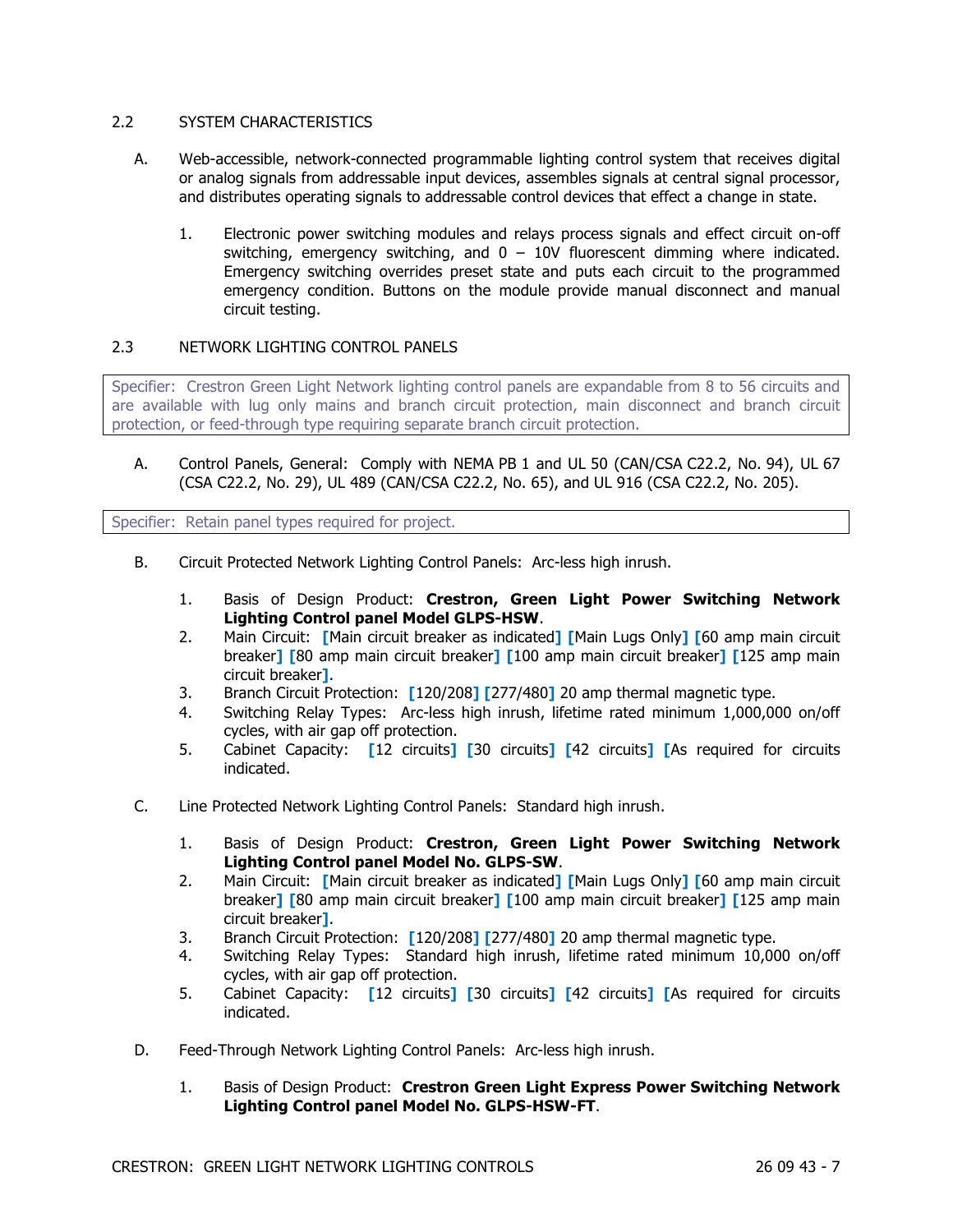- 2. Branch Circuit Protection: Pass through type utilizing separate branch circuit protection indicated on Drawings.
- 3. Switching Relay Types: Arcless high inrush, lifetime rated minimum 1,000,000 on/off cycles, with air gap off protection.
- 4. Cabinet Capacity: **[**12 circuits**] [**30 circuits**] [**42 circuits**] [**As required for circuits indicated.
- E. Feed-Through Network Lighting Control Panels: Standard high inrush.
	- 1. Basis of Design Product: **Crestron Green Light Express Power Switching Network Lighting Control panel Model GLPS-SW-FT**.
	- 2. Branch Circuit Protection: Pass through type utilizing separate branch circuit protection indicated on Drawings.
	- 3. Switching Relay Types: Standard high inrush, lifetime rated minimum 10,000 on/off cycles, with air gap off protection.
	- 4. Cabinet Capacity: **[**12 circuits**] [**30 circuits**] [**42 circuits**] [**As required for circuits indicated.
- F. Feed-Through Network Lighting Control Panels: Standard modular high inrush.
	- 1. Basis of Design Product: **Crestron Green Light Express Power Switching Network Lighting Control panel Model GLPS-HDSW-FT**.
	- 2. Branch Circuit Protection: Pass through type utilizing separate branch circuit protection indicated on Drawings.
	- 3. Switching Relay Types: Standard modular high inrush, lifetime rated minimum 30,000 on/off cycles, with air gap off protection.
	- 4. Cabinet Capacity: **[**12 circuits**] [**30 circuits**] [**42 circuits**] [**As required for circuits indicated.
- 2.4 POWER SWITCHING ACCESSORIES
	- A. Switching Module, High Inrush:
		- 1. Basis of Design Product: **Crestron Electronic Power Switching Module Model No. GLXP-SW- series**.
		- 2. Channels of Switching: **[**10**] [**12**] [**16**]** channel high inrush switching.
		- 3. Maximum Load.
			- a. Lighting: 16A per channel.
			- b. Motor: **[**1HP at 120V**] [**2HP at 230/277V**]** per channel.
	- B. Switching Module, 0 10V Dimmable Fluorescent Ballast Load Switching Module:
		- 1. Basis of Design Product: Crestron Electronic power switching module **Model No. GLXP-GLXP-DIMFLV8**.
		- 2. Channels of Switching: 8 channel high inrush switching.
		- 3. Maximum Nondimmable Load:
			- a. Incandescent, HID, magnetic low voltage (MLV), electronic low voltage (ELV), neon/cold cathode, and fluorescent ballasts: 16A per channel.
			- b. Motor: **[**1/2HP at 120V**] [**1HP at 230/277V**]** per channel.
		- 4. Maximum Dimmable Load: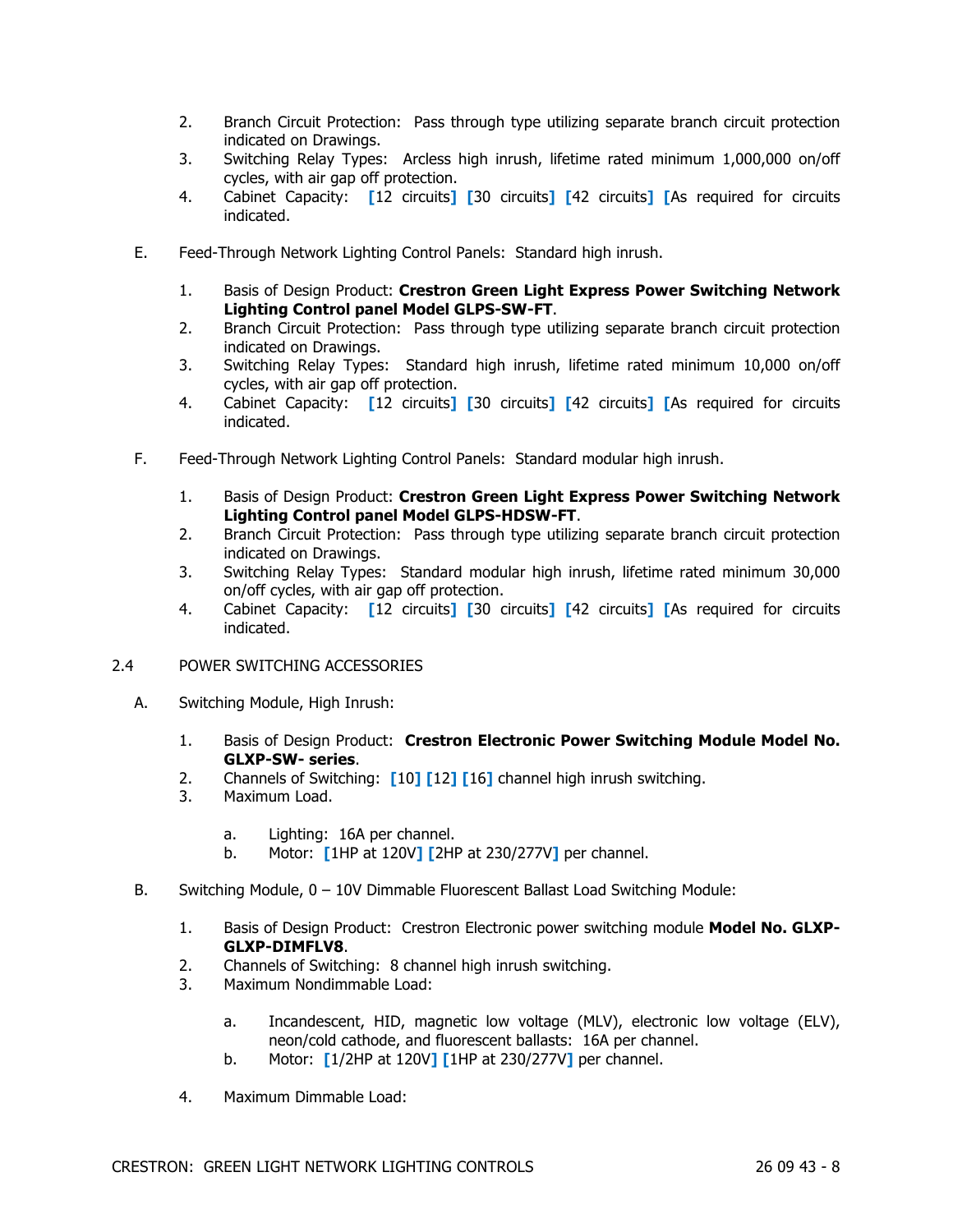- a. Lighting: 0 10V dimmable fluorescent ballasts.
- C. Power Switching Relay, Single Pole.
	- 1. Basis of Design Product: **Crestron Model No. GLR-HD-1P**.
- D. Power Switching Relay, Double Pole.
	- 1. Basis of Design Product: **Crestron Model No. GLR-HD-2P**.
- E. Emergency Phase Loss Sensor: 120/277V, tripping transfer to emergency state.
	- 1. Basis of Design Product: **Crestron Model No. GLS-PLS-120/277**.
- F. Power Supply: 50W, 24 V regulated power supply with two 4-pin network connectors, fuseprotected.
	- 1. Basis of Design: **Crestron Cresnet Power Supply Model GLA-PWS-50**.

## 2.5 CENTRAL SIGNAL PROCESSOR

Specifier: Select control processor from 3 models listed below according to project requirements.

The **Crestron IPAC-GL1** can be used as a pre-programmed or custom programmed control processor supporting virtually any functionality imaginable. It works seamlessly with Crestron's entire line of touchpanels, wireless remotes, lighting dimmers, shade controllers, thermostats, and more. It can also interface with third-party devices and systems such as security and access controls, surveillance cameras, and HVAC for a fully integrated solution.

- A. Control Processor: Wall-mounted lighting control processor enabling user system programming via LCD front panel or PC software, integrating occupancy sensing, daylight harvesting, and remote management. 2 RS-232, 4 digital/analog input, & 4 relay control ports. 3-gang standard box configuration.
	- 1. Basis of Design: **Crestron Integrated Professional Automation Computer Model IPAC-GL1**.
	- 2. Mounting: **[**Room wall mounted, in standard 3-gang box**] [**Table top kit**] [**Table top kit with swivel**]**.
	- 3. Face Color: **[**Black**] [**White**]**.

Specifier: The **Crestron PAC2** works seamlessly with Crestron's entire line of lighting dimmers and shade controls, keypads and touchpanels, thermostats, wireless gateways, control cards, and expansion modules.

- B. Control Processor: Network connected dual bus programmable control processor for low voltage controls, devices, and subsystems through multiple control interfaces. SNMP support, with built-in firewall, NAT, and router. 4-wire bus providing 24 VDC power to network devices, with two independent sensing inputs. In separate enclosure.
	- 1. Basis of Design: **Crestron Professional Automation Control System Model PAC2**.
	- 2. Mounting: **[**Surface-mounted**] [**Modular enclosure-mounted, in array indicated**]**.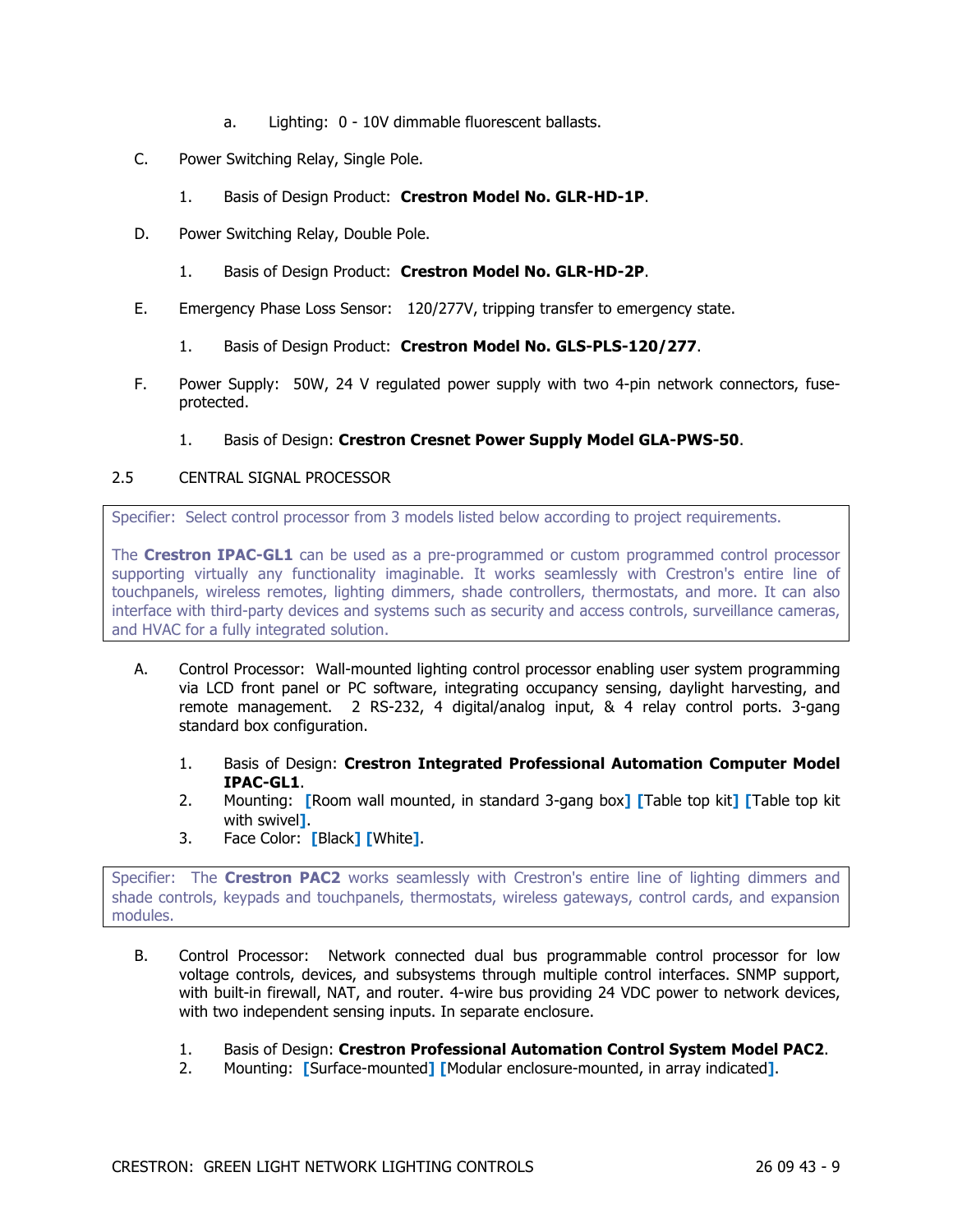Specifier: The **Crestron PAC2M** is a compact, low-cost alternative to the PAC2 designed for small lighting and automation applications. At half the size of a PAC2, the PAC2M is perfect for apartments and smaller homes as well as individual meeting rooms and lecture halls.

- C. Control Processor: Integrates sensors and other low voltage controls, devices, and subsystems through multiple control interfaces with control network. Enables addition of relays, 8 separate I/O ports in 2 isolated segments supporting up to 20 devices each, serial COM ports, DTMF interfaces, and shade controllers. MMC memory expansion card slot. 4-wire bus providing 24 VDC power to network devices, with two independent sensing inputs. Use with separate power supply.
	- 1. Basis of Design: **Crestron Professional Automation Mini-Control System Model PAC2M**.
	- 2. Mounting: **[**Surface-mounted**] [**Modular enclosure-mounted in array indicated**]**.

# 2.6 SYSTEM ACCESSORIES

Specifier: Retain and edit accessory paragraphs below as required to match system requirements.

- A. Touchpanel: Controls lighting and AV settings along with other modular dimming controller functions.
	- 1. 5.7 inch active-matrix color LCD touch screen 640 by 480 SVGA resolution display.
		- a. Basis of design: **Crestron Isys TPS-6L Touchpanel**.
	- 2. 16-bit color graphics, and dual-window HD video, HDTV, and high-resolution RGB streaming multimedia, IP intercom, and web browsing capabilities. Dynamic graphics and text capability. Enables custom control screen programming.
	- 3. Video display: Scalable display on touchpanel screen.
	- 4. Pushbutton Controls: 12 engraved backlit tactile pushbuttons for volume, channel, and on-screen menu navigation and programmable functions, snap-on front bezel button cover**[**, and custom engravable button kit**]**.
	- 5. Mounting Kit: **[**Wall**] [**Rack**] [**Lectern**]** mounting kit with power, wired Ethernet and CAT5 video connectivity, with back box and trim ring**[**, and speaker kit**]**.
	- 6. Powerpack: 24VDC.
	- 7. Color: **[**Almond**] [**Black**] [**White**]**.
- B. Touchpanel: Controls lighting and AV settings along with other modular dimming controller functions.
	- 1. 3.6 inch active-matrix compact color LCD touch screen 320 by 240 QVGA resolution display.
		- a. Basis of design: **Crestron Isys TPS-4L Touchpanel**.
	- 2. 16-bit color graphics, and dual-window HD video, HDTV, and high-resolution RGB streaming multimedia, IP intercom, and web browsing capabilities. Dynamic graphics and text capability. Enables custom control screen programming.
	- 3. Video display: Scalable display on touchpanel screen.
	- 4. Pushbutton Controls: 10 engraved backlit tactile pushbuttons for volume, channel, and on-screen menu navigation and programmable functions, snap-on front bezel button cover**[**, and custom engravable button kit**]**.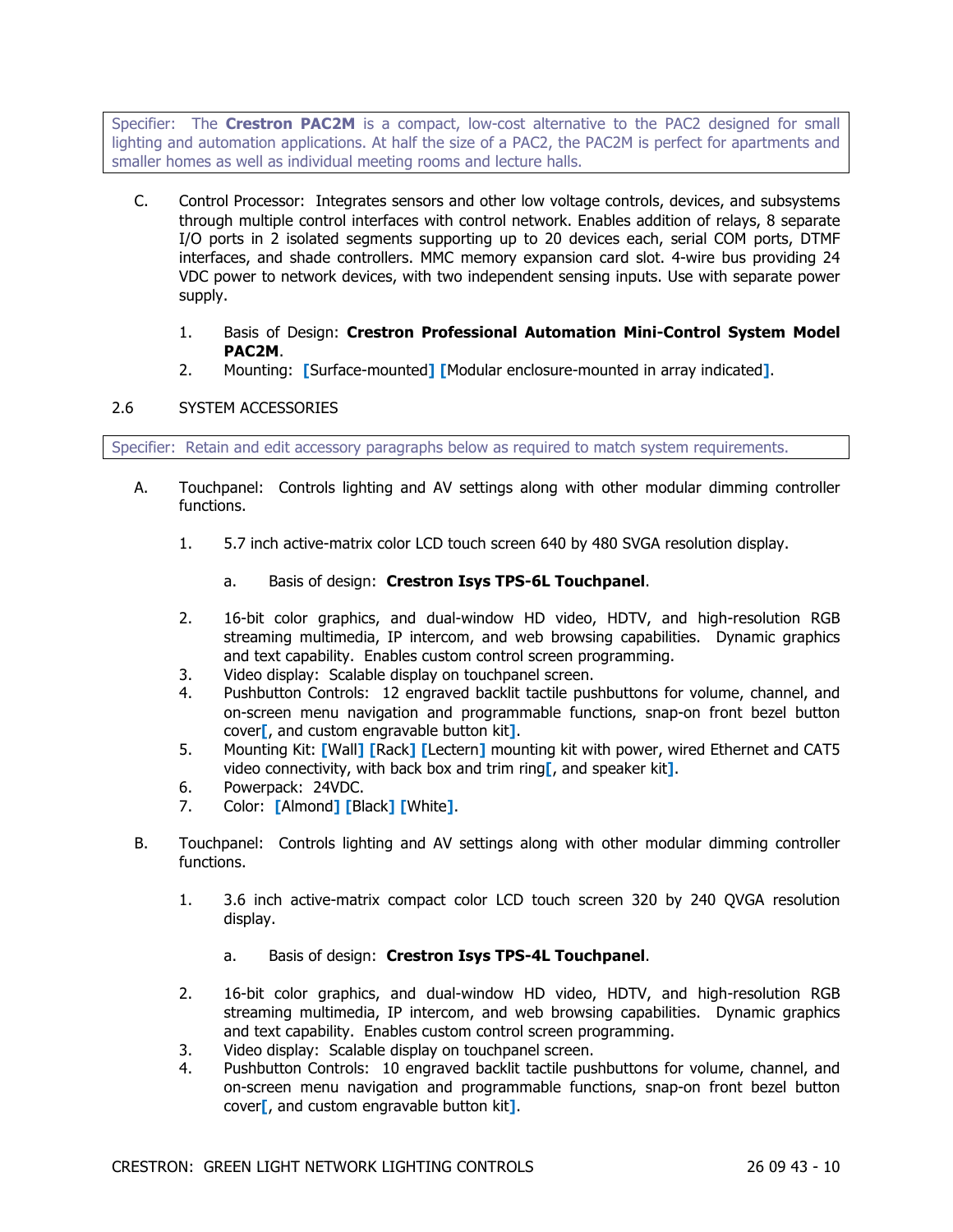- 5. Mounting Kit: **[**Flush wall**] [**Lectern**]** mounting kit with power, wired Ethernet and CAT5 video connectivity, with back box and trim ring**[**, and speaker kit**]**.
- 6. Powerpack: 24VDC.
- 7. Color: As selected from manufacturer's full range of minimum 10 colors.

Specifier: **Cameo Series Keypads** are available in 12 designer colors in 2- to 6- button arrays. Faceplates are not furnished by Crestron.

- C. Remote Keypad Controls: Field-configurable remote keypad with auto-adjusting backlight illuminating replaceable, engravable programmable buttons in number indicated, with white LED indicators, configured to fit in standard single-gang box.
	- 1. Basis of Design: **Crestron, Cameo Series Keypad Model C2N-CB (D/F) Series**.
	- 2. Color: As selected from manufacturer's full range of minimum 12 colors.
	- 3. Faceplates: **[**Insert faceplate description**]**.

Specifier: **Designer Series Keypads** are available with backlit black buttons or standard white or ivory buttons in 2, 4, 6, 8, or 12- button arrays. Textured finish integrated faceplates or optional architectural faceplates are available.

- D. Remote Keypad Controls: Remote keypad with**[** backlight illuminating**]** replaceable, engravable buttons in number indicated, with amber LED indicators, configured to fit in standard singlegang box.
	- 1. Basis of Design: **Crestron, Designer Series Keypad Model CNX- Series**.
	- 2. Faceplates: **[**As selected from manufacturer's full line**] [**Insert faceplate description**]**.

Specifier: **Decorator Series Keypads** are available with black, white, or ivory buttons in 6, 8, or 12 button arrays. Faceplates are not furnished by Crestron.

- E. Remote Keypad Controls: Remote keypad with replaceable, engravable buttons in number indicated, with red LED indicators, 3W, configured to fit in standard single-gang box.
	- 1. Basis of Design: **Crestron, Decorator Series Keypad Model C2N-DB Series**.
	- 2. Faceplates: **[**Insert faceplate description**]**.

Specifier: Retain optional IR remote control and remote receiver accessories below if required.

- F. Remote Control: Handheld infrared remote control device.
- G. Infrared Remote Receiver: Provide integral 36 kHz infrared receiver for use with remote control.

Specifier: **Crestron GLS-OIR Series Occupancy Sensors** utilize passive infrared technology to achieve dependable motion detection with superior immunity to false triggering from air currents, inanimate objects, or movement in an adjacent corridor. Advanced self-adaptive, passive infrared motion sensing affords excellent reliability for control of lighting, climate control and other devices in the room. Sensitivity is adjustable for optimum performance.

H. Passive Infrared Occupancy Sensors: Passive infrared detection with internal microprocessor. Sensor independently adjustable for installed conditions. Delayed time off adjustment. Walk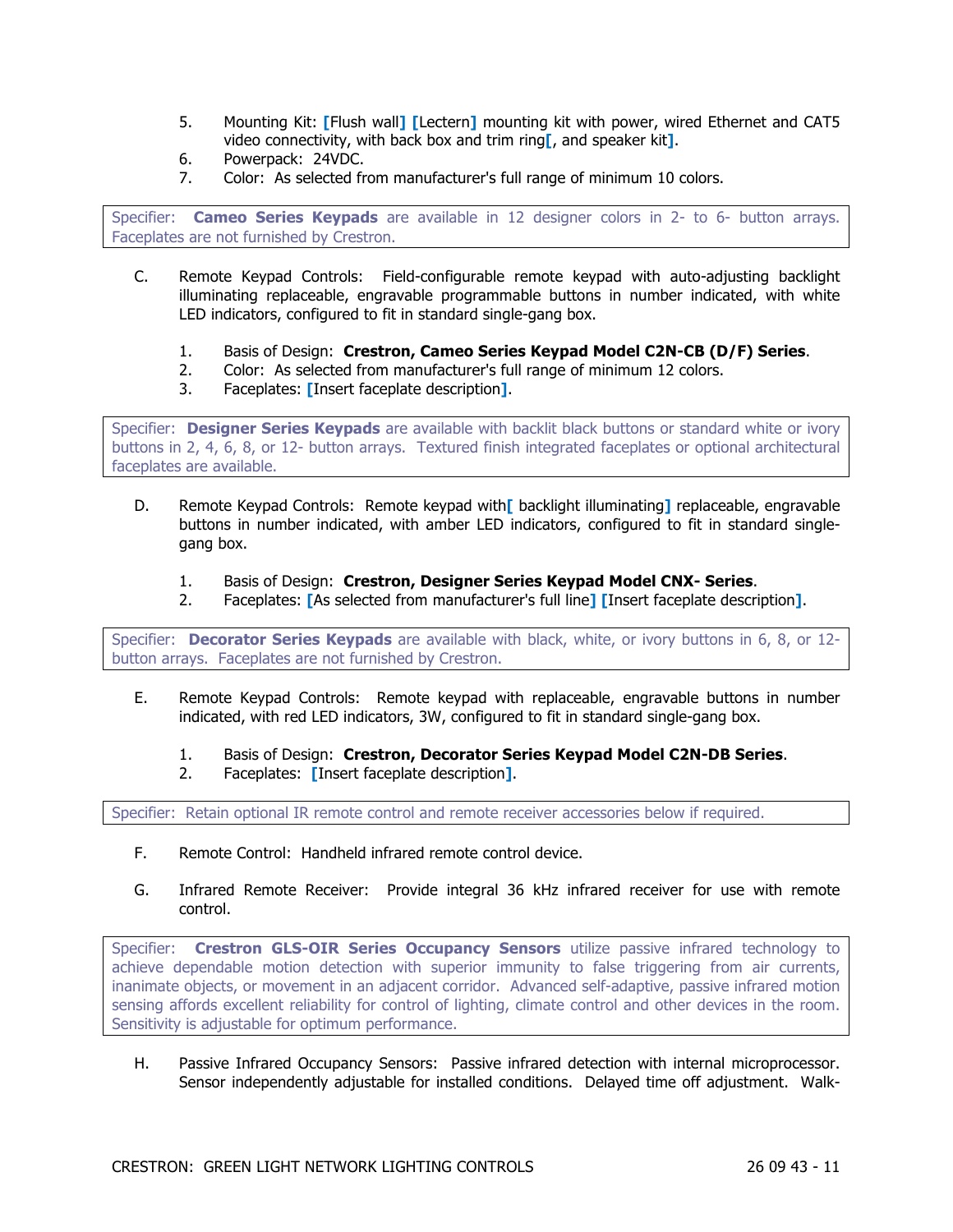through mode. Adjustable built-in photocell for daylight optimization. Equipped with 3-wire interface for direct connection to control system; 24 VDC power from network control bus.

- 1. Basis of Design: **Crestron Photocell Model GLS-OIR Series**.
- 2. Mounting and Coverage: **[**Low profile ceiling surface mounted, 360 deg., 450 sq. ft.**] [**Low profile ceiling surface mounted, 360 deg., 1500 sq. ft.**] [**Wall bracket mounted, 360 deg., 2500 sq. ft.**] [**Ceiling bracket mounted, 360 deg., 2500 sq. ft.**] [**As indicated**]**.

Specifier: **Crestron GLS-ODT Series Occupancy Sensors** offer dual-technology sensing utilizing both ultrasonic and passive infra-red detection with an internal microprocessor to maintain accurate control of lighting systems, reducing energy costs while maintaining user convenience. Sensors detect movement within space while reducing false triggering or shutoffs while space is occupied. Several mounting types and coverage areas are available.

- I. Remote Occupancy Sensors: Combination of ultrasonic motion detection and passive infrared detection with internal microprocessor. Sensor independently adjustable for installed conditions. Delayed time off adjustment. Walk-through mode. Adjustable built-in photocell for daylight optimization. Equipped with 3-wire interface for direct connection to control system; 24 VDC power from network control bus.
	- 1. Basis of Design: **Crestron Photocell Model GLS-ODT Series**.
	- 2. Coverage: **[**180 deg., 500 sq. ft.**] [**360 deg., 1000 sq. ft.**] [**360 deg., 2000 sq. ft.**] [**1200 sq. ft.**]**.
	- 3. Mounting: **[**Ceiling flush mounted**] [**Ceiling surface mounted**] [**Ceiling bracket mounted**] [**Wall flush mounted**] [**Wall surface mounted**] [**Wall bracket mounted**] [**As indicated**]**.
- J. Occupancy Sensor Interface Device: Integrates occupancy sensors and related sensors with control network. In separate enclosure. 4-wire bus providing 24 VDC power to network devices, with two independent sensing inputs.
	- 1. Basis of Design: **Crestron Sensor Integration Module Model GLS-SIM**.

Specifier: **Crestron Photocell Model GLS-LOL** open-loop photocell sensing provides a cost-effective solution for daylight harvesting, allowing multiple lighting zones to be controlled by a single sensor. In a typical office, classroom, or similar space, the photocell is installed on the ceiling near a window, or in the light well of a skylight, directed toward the incoming daylight and away from any electrical lighting fixtures. The system estimates the total amount of ambient lighting in the room according to the light level measured by the photocell.

Requires use of control processor specified below.

- K. Photocell Sensor, Open Loop Type: Continually monitors daylight entering window or skylight to enable daylight harvesting applications to provide control of room lighting based on presence of daylight. Equipped with 3-wire interface for direct connection to control system utilizing control processor; 24 VDC power from network control bus.
	- 1. Basis of Design: **Crestron Photocell Model GLS-LOL**.
	- 2. Mounting: **[**Ceiling flush mounted**] [**Ceiling surface mounted**] [**Wall flush mounted**] [**Wall surface mounted**] [**As indicated**]**.

Specifier: **Crestron Photocell GLS-LCL** is intended for use with closed-loop type daylight harvesting systems. It continually monitors the total ambient light level from all available light sources, enabling precise control of room lighting and window shades to maintain a consistent level of light throughout the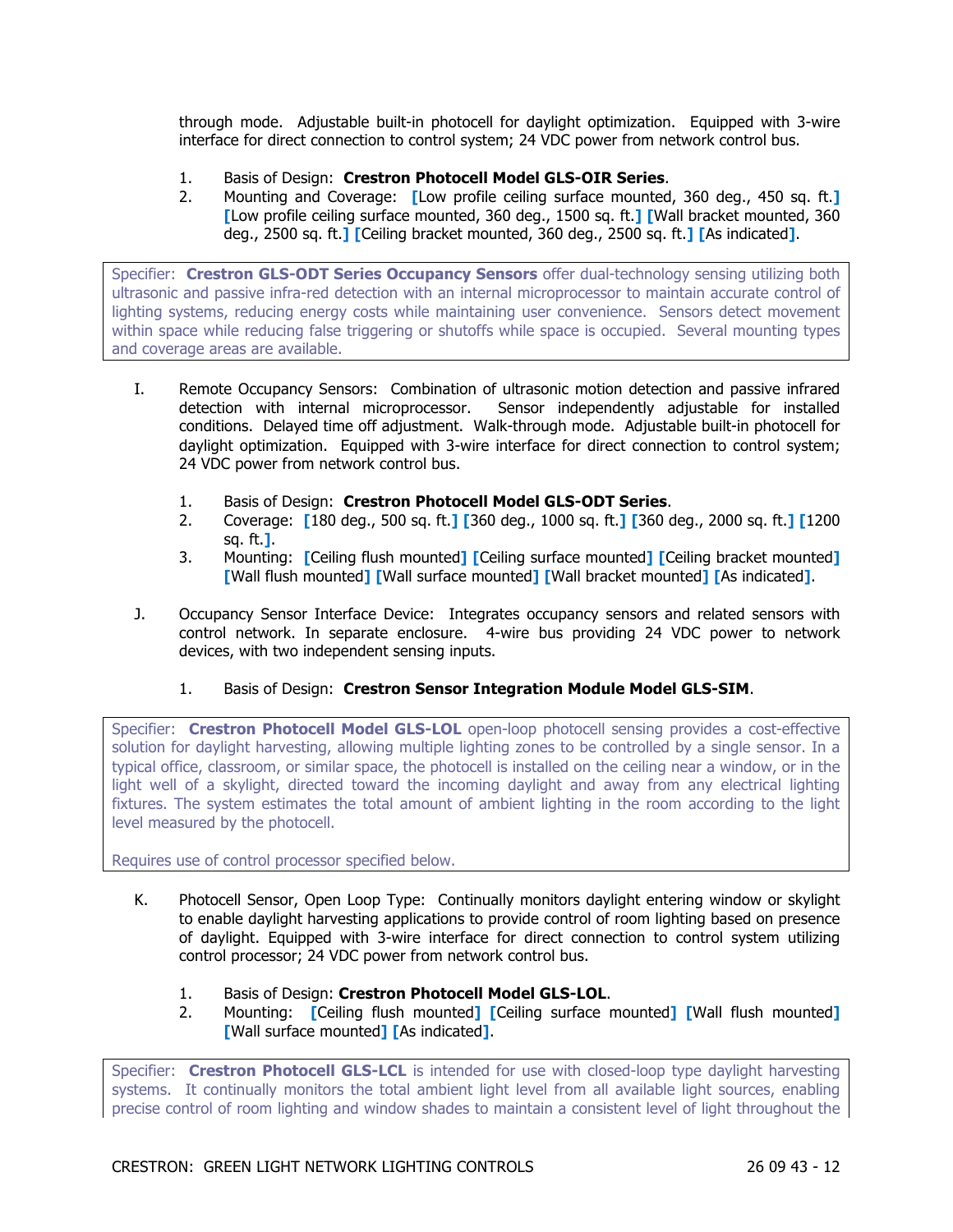day. The best place to install the GLS-LCL in a typical office or similar space is on the ceiling directly above the primary work area. The sensor measures all light within a 60° cone, which consists predominately of reflected light, acquiring the most natural approximation of perceived changes in ambient light levels.

Requires use of control processor specified below.

- L. Photocell Sensor, Closed Loop Type: Continually monitors daylight at work station location to enable daylight harvesting applications to provide control of room lighting based on lighting level at workstation. Equipped with 3-wire interface for direct connection to control system utilizing control processor; 24 VDC power from network control bus.
	- 1. Basis of Design: **Crestron Photocell GLS-LCL**.
	- 2. Mounting: **[**Ceiling flush mounted**] [**Ceiling surface mounted**] [**Wall flush mounted**] [**Wall surface mounted**] [**As indicated**]**.
- 2.7 CONDUCTORS AND CABLING
	- A. Power Supply Side of Remote-Control Power Sources: Comply with requirements of Division 26 Section "Low-Voltage Electrical Power Conductors."
	- B. UTP Cable: 100-ohm, UTP. Listed and labeled by an NRTL acceptable to authorities having jurisdiction as complying with UL 444 and NFPA 70 for the following types:
		- 1. Communications Control Cable, Non-Plenum Rated: 22 AWG data pair stranded bare copper, and 18 AWG power pair stranded bare copper, Type CM.
			- a. Basis of Design Product: **Crestron CRESNET-NP**.
		- 2. Communications Control Cable, Plenum Rated: 22 AWG data pair, stranded bare copper and 18 AWG power pair, stranded bare copper, Type CMP, complying with NFPA 262.
			- a. Basis of Design Product: **Crestron CRESNET-P**.
		- 3. Communications High-Power Control Cable, Non-Plenum Rated: 22 AWG stranded bare copper data pair, and 12 AWG stranded bare copper power pair, Type CM.
			- a. Basis of Design Product: **Crestron CRESNET-HP-NP**.

## PART 3 - EXECUTION

### 3.1 EXAMINATION

A. Prior to installation, examine work area to verify measurements, and that commencing installation complies with manufacturer's requirements.

## 3.2 INSTALLATION

- A. Comply with requirements of Division 26 Sections "Common Work Results for Electrical."
- B. Do not install network power controls until space is enclosed, HVAC systems are running, and overhead and wet work in space are complete.